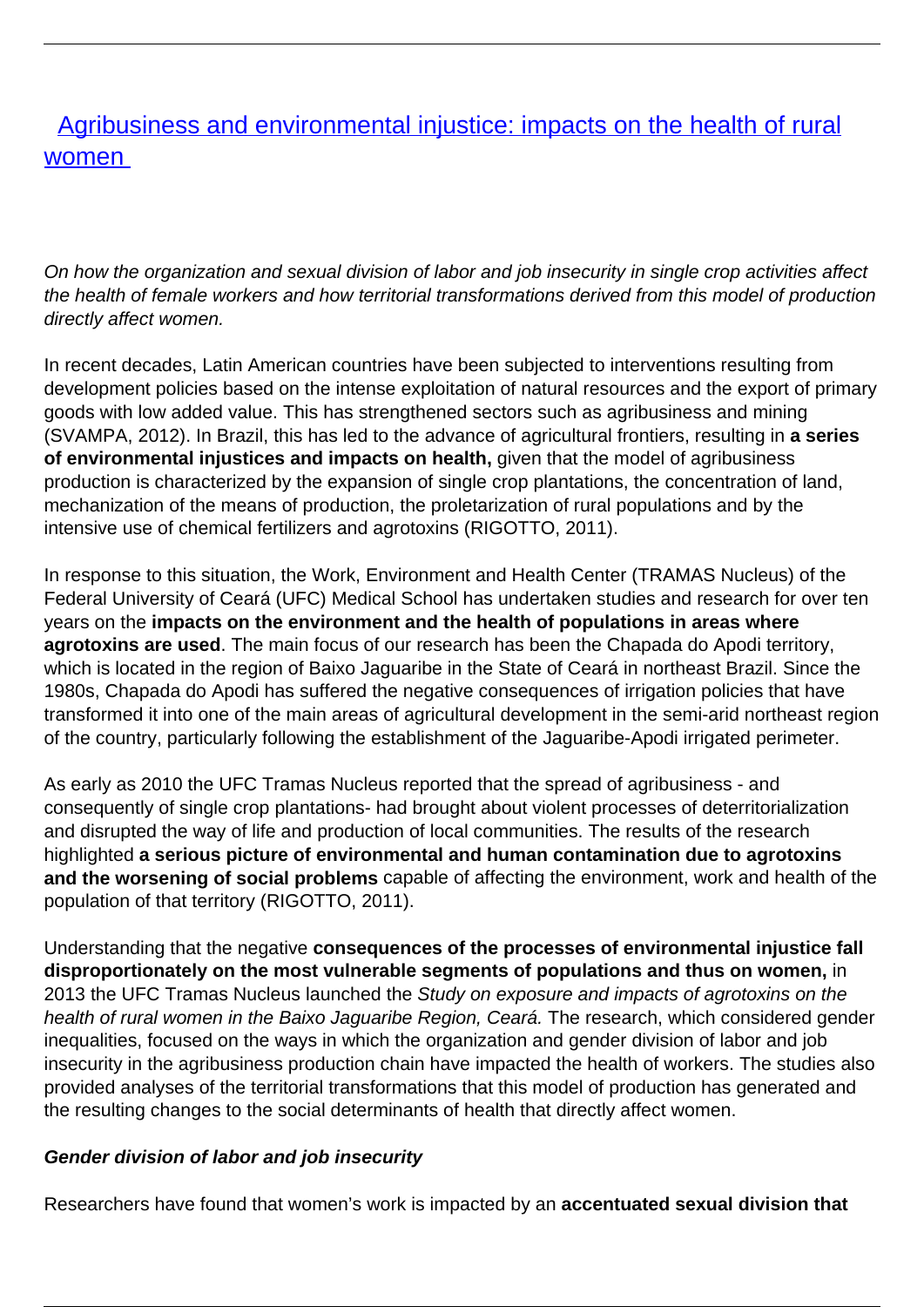**relegates them to very specific jobs.** In addition to unhealthy working conditions, work commonly set aside for women is fast-paced and involves a lot of movement in addition to a series of skills such as dexterity, focus and patience. As Marcondes et al. reminded us (2003), **by associating women with the sphere of reproductive work, these skills are seen as naturally feminine and, therefore, are not duly valued, although they are widely exploited by employers.** Women's qualifications are thus denigrated and do not engender improvements in wages; in fact, the opposite is true, as we observed that **women are paid less,** given that productivity bonuses are higher for men - at least double - although the increase in the production of male workers depends directly on the accelerated labor output of the women.

Another issue related to the gendered division of labor is the idea that the work undertaken by women should be lighter. However, further analysis showed that **the tasks performed by women are associated with other risks such as repetitive movements, intense work pace and incorrect postures.** Many workers suffer from WSI/WRMD (Repetitive Strain Injury and Workrelated Osteomuscular Disturbances) due to unfavorable postures, repetitive efforts and the inability to move freely. However, complaints about these matters were being treated by companies as nonspecific and women encounter significant resistance to changing tasks or even to receiving adequate medical attention (ROCHA and RIGOTTO, 2017).

One of the aggravating factors of the unhealthy conditions of the work performed by women is **exposure to unknown chemical products and agrotoxins,** which is characteristic of an agricultural model based on single crop plantations. The ABRASCO Dossier warns that among "the health impacts related to the agribusiness production process, the most relevant to human and environmental health are contamination and acute and chronic intoxication caused by the use of agrotoxins" (CARNEIRO et al., 2015, p. 109, our translation). We observed that the intensive and abusive use of agrotoxins, lack of information and inefficient product labeling make it difficult for workers and the general public to perceive risks. We verified that research participants did not know to which chemical products they were being exposed, although all of them complained about the smell of the products and said that, depending on the activity to which they were assigned, they could feel the effects on their bodies of exposure to the agrotoxins. They presented symptoms such as irritation in the throat, the eyes and respiratory systems. The research also identified a series of violations of rights committed by companies, such as subjecting workers to **strenuous workdays that exceeded that determined by present legislation; non-payment of overtime, in addition to being forced to carry it out; unhealthy work environments that expose women to the risk of accidents; habitual moral harassment; neglect in terms of the specific rights of pregnant or breastfeeding workers** (ROCHA and RIGOTTO, 2017).

Although the women reported that agribusiness offered the chance to take part in productive work, we observed that this participation was both precarious and subordinate, reproducing and accentuating the gender inequalities existing in society. **In addition, the double workday becomes even more intense, as women remain responsible for family chores and need to reconcile these with the long workdays imposed by companies.** The increase in the participation of women in the productive sphere does not reduce their participation in the reproductive sphere. On the contrary, the changes caused by the new uses of their time promote a perverse connection between productive and reproductive work that deepens inequality between men and women.

Reflecting on the health-sickness process of women living in a territory impacted by agribusiness requires an understanding of their participation in the world of productive work and the ways in which the productive sphere is articulated with the social reproduction of life. The research thus revealed that the **territorial changes imposed by single crop plantations have an impact not only on**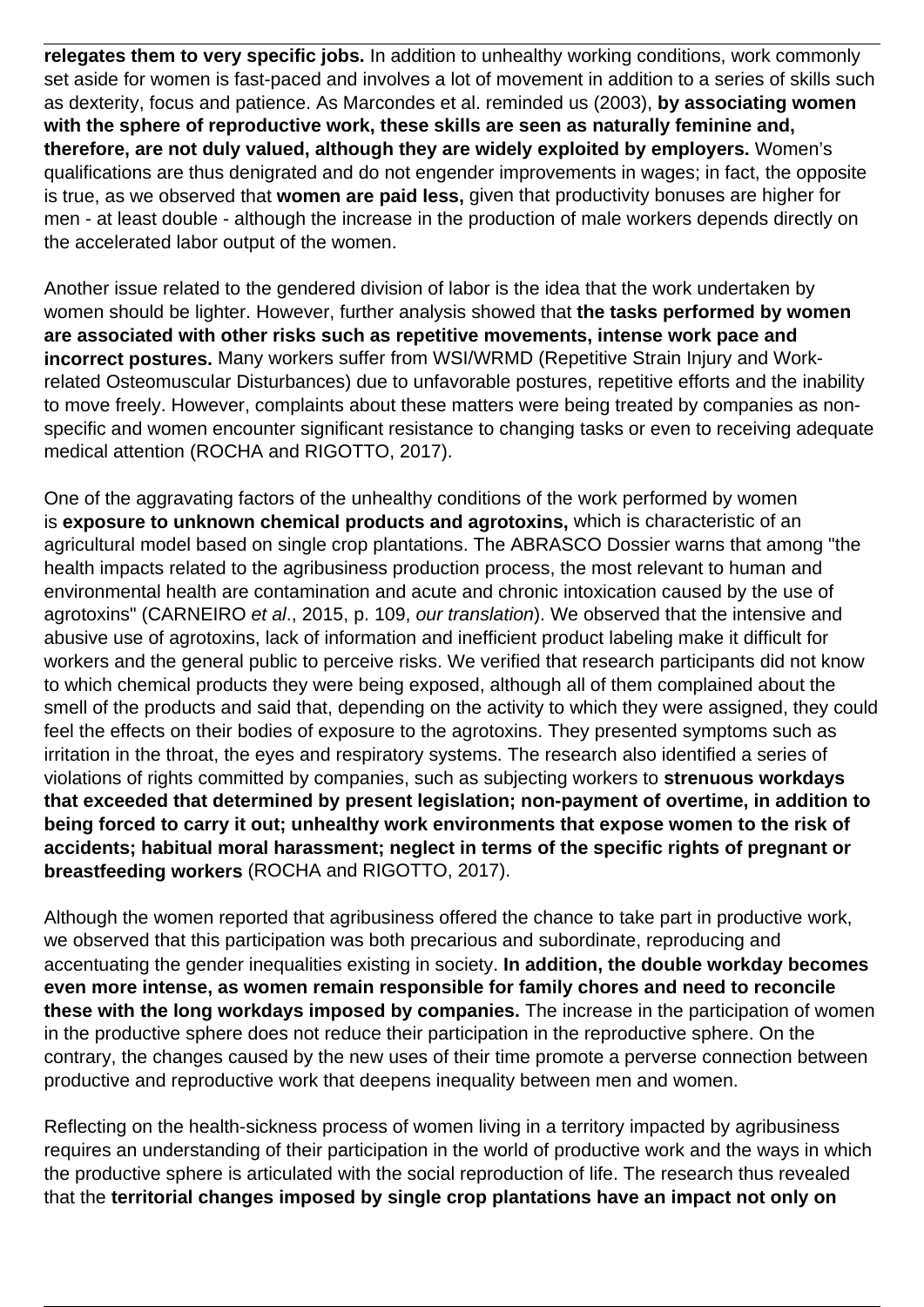## **those that are employed by such companies, but all the women who live in that territory, who are also exposed to processes of vulnerability.**

The changes reported by women in Chapada do Apodi as potentially harmful to their physical and mental health include loss of access to land; concentration of water rights in the hands of large companies, which has led to water shortages; the pollution of water and soil by agrotoxins; increased food insecurity; **the intense migratory flow of male workers caused by the seasonal nature of work in the companies, leading to an increase in cases of early pregnancies and sexual exploitation;** an increase in drug trafficking, possibly driven by the disorderly expansion of municipal districts; and an **increase in violence** (SILVA, RIGOTTO and ROCHA, 2015). These changes impact the social determinants of health and fall more heavily on women given that in a patriarchal society marked by gender inequalities, they are still the most responsible for the work of social reproduction and, therefore, for the healthcare not only of themselves, but also of family and community units.

They are also the ones that play a leading role in overseeing the health risks and grievances generated by the agro-export model. For example, they have observed the **birth of children with congenital malformations and cases of precocious puberty in girls,** cases that were studied by Aguiar (2017) through clinical anamnesis, evaluation of the environmental and occupational exposure of family units to agrotoxins, analysis of the active ingredients of agrotoxins in blood and urine, as well as in the water consumed in their homes. In the eight cases studied, the research established a relationship between illness and agrotoxins, confirming the perception of the women of the community who had already drawn this conclusion.

Thus, we observe that **women build bridges and weave connections between situations of environmental injustice and agrotoxin pollution with the increase in processes of vulnerability and impacts on health,** such as: increased cases of cancer, the emergence of cases of congenital malformation and of precocious puberty, the incidence of cases of WSI/WRMD, among other health ailments that have increased exponentially in their territory since the arrival of the agribusiness companies. Therefore, in the community context, they have been the most responsible for the dialogue established with the University, presenting demands for research and pointing out ways that help us to understand and analyze the complex situation that develops from the environmental injustices unleashed by agribusiness in the aforementioned territory.

Mayara Melo, professor at the Center for Health Sciences of the Federal University of Recôncavo da Bahia and researcher at UFC Tramas Nucleus.

Raquel Rigotto, coordinator of UFC Tramas Nucleus and member of GT Health and Environment of ABRASCO.

## References:

- Aguiar, A. C. P. Exposição aos agrotóxicos e efeitos crônicos sobre a saúde humana: uma "herança maldita" do agronegócio para a Chapada do Apodi (CE). Dissertation [Master in Collective Health] Universidad Federal de Ceará. Fortaleza, 2017.

- Carneiro, Fernando Ferreira (Org.) **Dossiê ABRASCO**: um alerta sobre os impactos dos agrotóxicos na saúde / Organization of Fernando Ferreira Carneiro, Lia Giraldo da Silva Augusto, Raquel Maria Rigotto, Karen Friedrich and André Campos Búrigo. Rio de Janeiro: EPSJV; São Paulo: Expressão Popular, 2015. http://www.epsiy.fiocruz.br/sites/default/files/l241.pdf